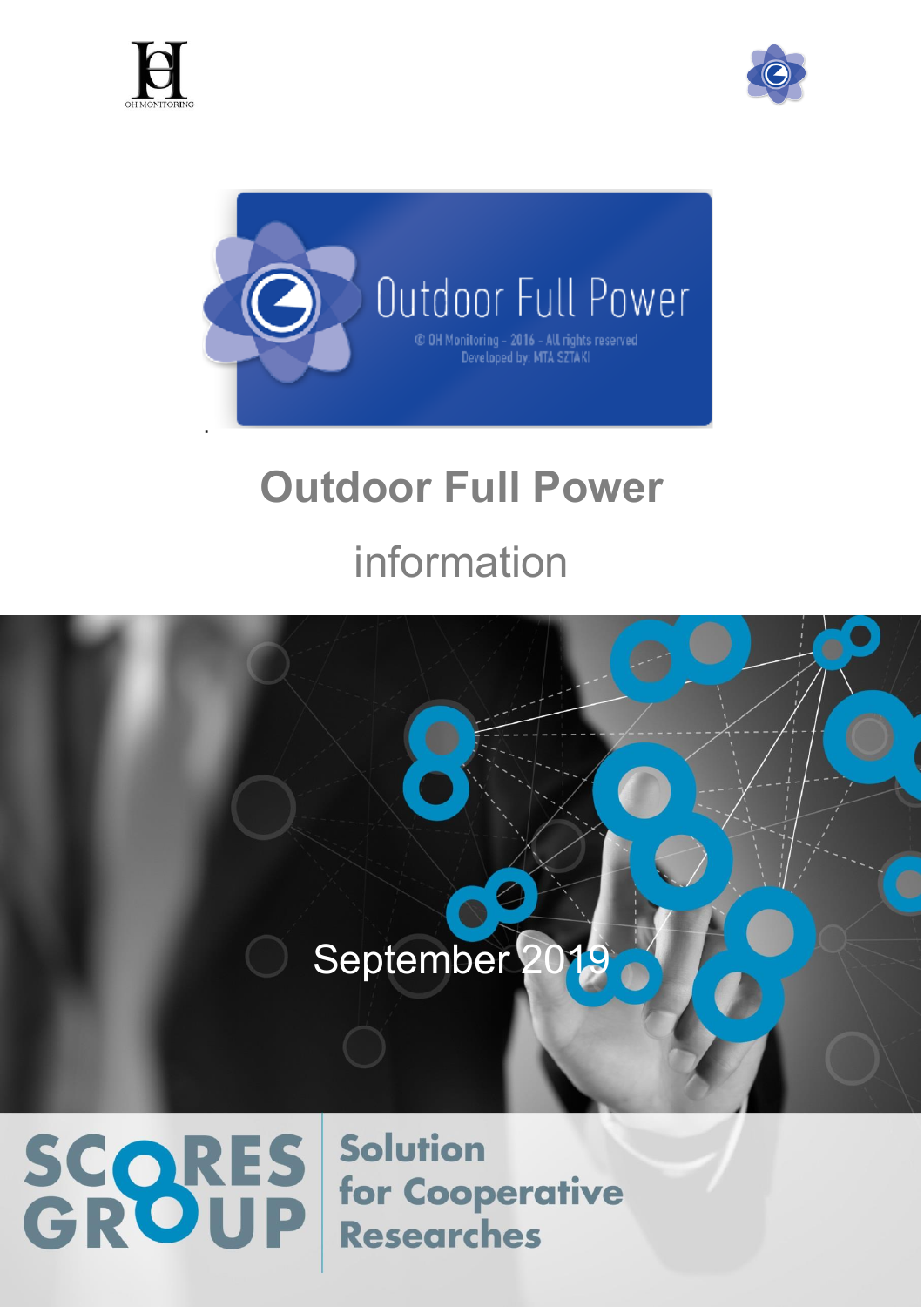Outdoor Full Power is a software solution for panel-based outdoor campaign planning, optimization, delivering several relevant indices of a given outdoor campaign's audience and endurance. Results of a given campaign can be reviewed on charts, crosstabs and interactive maps. The most important attribution of the software is its flexibility; allowing the users to save, open and use a variate of statistics and analysis.

## **Groundwork data for OFP**

OFP is based on three databases:

- Route database of travel habits: in Slovakia, currently 15.000 (and counting) people's monthly regular and irregular routes are recorded and implemented into OFP.
- Database of outdoor advertising panels: currently 12.000 standard size panels' detailed diverse parameters are included in the panel database.
- Contact database: potential contacts generated between all people and all panels; the contact database is weighted due to a specific panel visibility survey's learnings.

## **I) Gathering of data**

#### *1. Route database*

Reach and effective reach indices are generated by summarizing contacts between panes and people from the level of sole people – therefore we need to have information of the likelihood, the possibility of each given person to contact a given panel during a certain period of time. Such route database can only be collected via interviews with individuals.

#### *2. Panel database*

Panel database contains a broad variety of aspects for each panel. The database is refreshed regularly by deleting non-existing panels, declaring new ones and refreshing some with old and obsolete parameters. Information for all panels of all aspects is implemented into the panel weighting process based on visibility factors to produce the final contact database.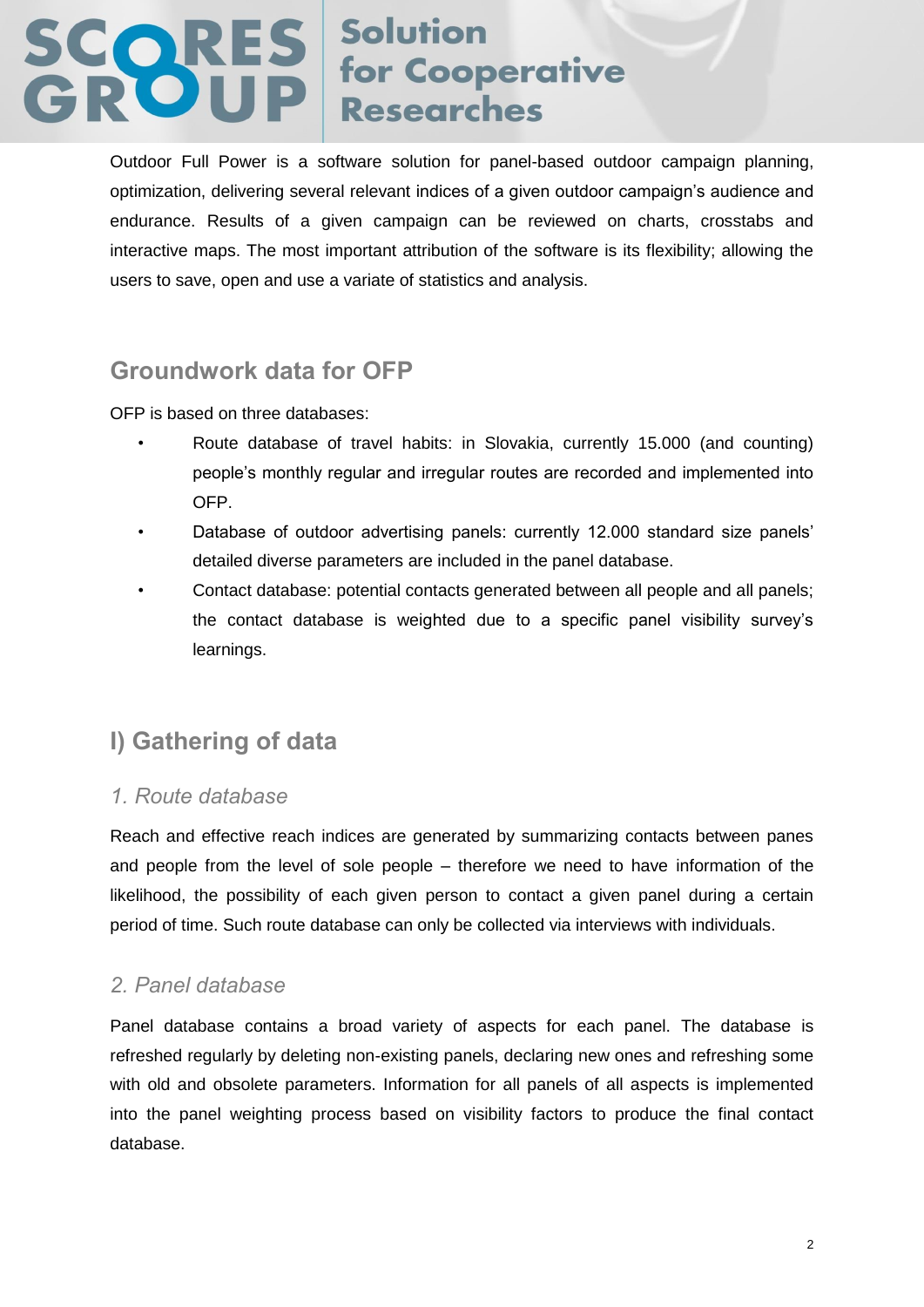#### *3. Contact database*

Surface weighting process assigns each panel its coefficient, via which it takes part in the contact generating phase. The weighting process takes several aspects into consideration. Values in contact database are based on information of both the route database and the panel database. On the side of route database they are the following:

- seasonal factor (summer, winter, average weights);
- means of transportation (pedestrian, car, mass transportation weights).

Regarding panel weights, the number of contacts (beyond unmeasurable factors like the creative content and the receiver's own mind) is influenced by the following factors (assumed to be independent from each other):

- surface position: situation of the panel in relation to the receiver (panel angle, distance, height, size, panel type);
- illumination: extent, duration and mode of panel illumination;
- cover: factors that decrease the visibility including the covering object's features (tree, pole, building, vehicles, people, other), the extent of coverage, and the duration (e.g. green cover in summer);
- distraction of the receiver's attention: other panels, objects catching attention nearby the panel.

The final weighting equation, assigning each specific aspect the most appropriate coefficients, is the result of thorough and fine background surveys. Weights are produced for each contact type. Seven contact types, thus seven types of weights exist per surface:

- 1. pedestrian on the street
- 2. pedestrian in the underground
- 3. pedestrian in an indoor location
- 4. pedestrian in a parking lot
- 5. pedestrian in a bus stop
- 6. car on the road
- 7. car in a parking lot

Thus the weight of a contact type is gained as the product of three main weight factors:

- common weight for all contact types based on the route database (base weight);
- weight of the panel aspects based on panel database (panel weight);
- weight of the specific contact type (contact weight).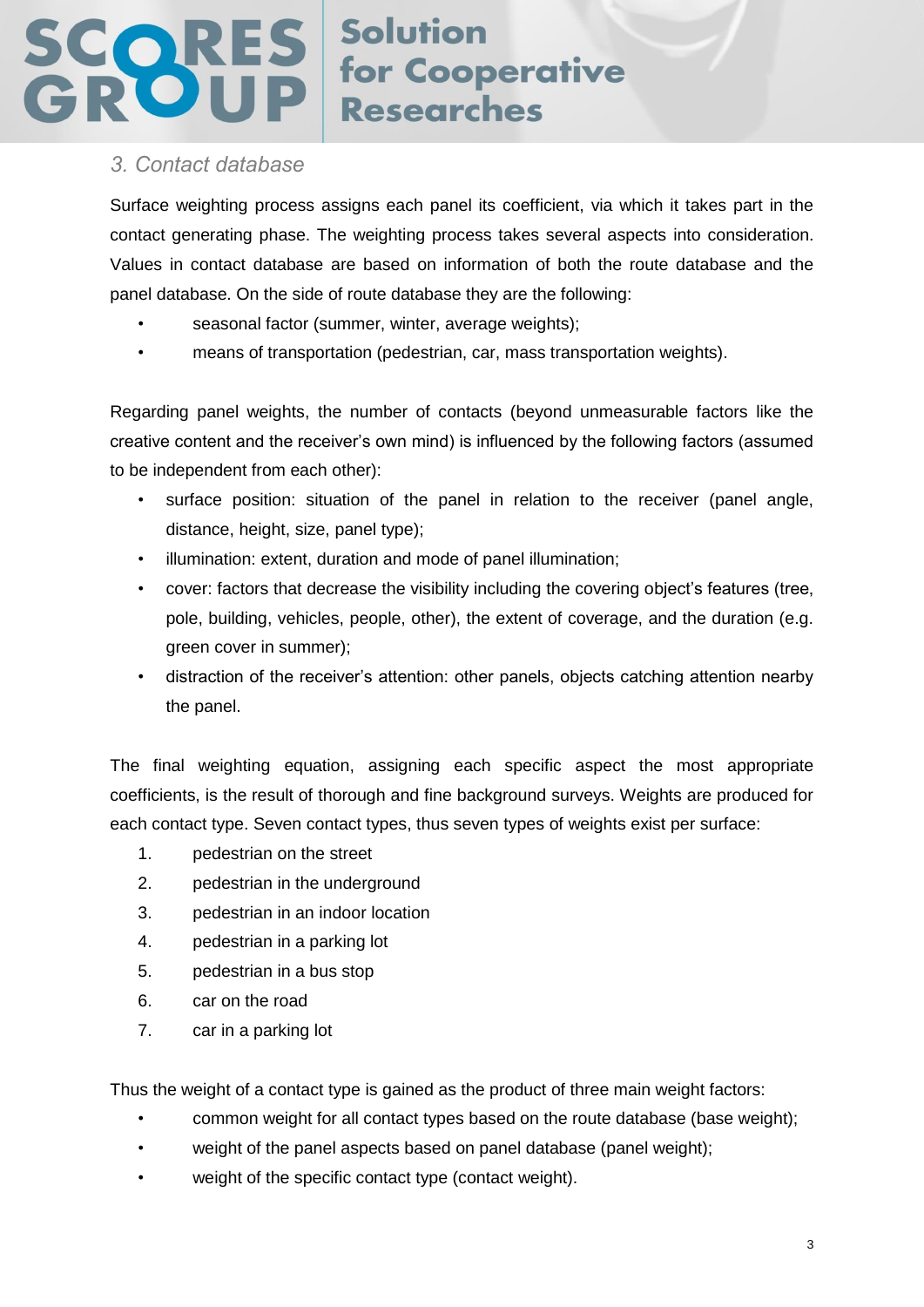### **II) Campaign planning and optimizing software**

Outdoor Full Power is a software dedicated to serve outdoor campaign planning. Having the proper planning parameters input, OFP makes it possible to reach an optimal campagin plan – automatically as well as manually – and also to evaluate a certain campaign via widely accepted indices used in all kinds of media planning (GRP, CPT etc.). Campaign results can be browsed in spreadsheets, charts and on the map.

The first step of surface-based campaign planning is loading the preselection list of panels (e.g. panels available for campaigning): more than 40.000 panels included in the system are available to choose the stock of surfaces for planning purposes. Generally, two ways of campaign planning exist: manual planning and optimization.

### *1. Manual planning*

The main point in manual campaign planning is that the user himself can choose the panels to be involved into the campaign (one by one, if wished), and thus it is possible for the user to be aware of the changes in campaign indices during the whole planning process.

Having set the basic parameters of the campaign (target group, panel group, effective RCH parameter, campaign length, cities taken into consideration), we can start manual planning. Distance monitoring is also available: this feature gives a notice if two nearby panels are involved into the campaign at the same time.

Campaign planning window displays available and involved panels in two separate columns. Panels can be put into the campaign list not only one by one, but using filters on the available panels' side to select and include the panels which meet certain conditions. OFP displays the results various ways:

- panel list showing all information of the panels included
- spreadsheet of values of campaign result indices (including reach and frequency data)
- location of included panels on the map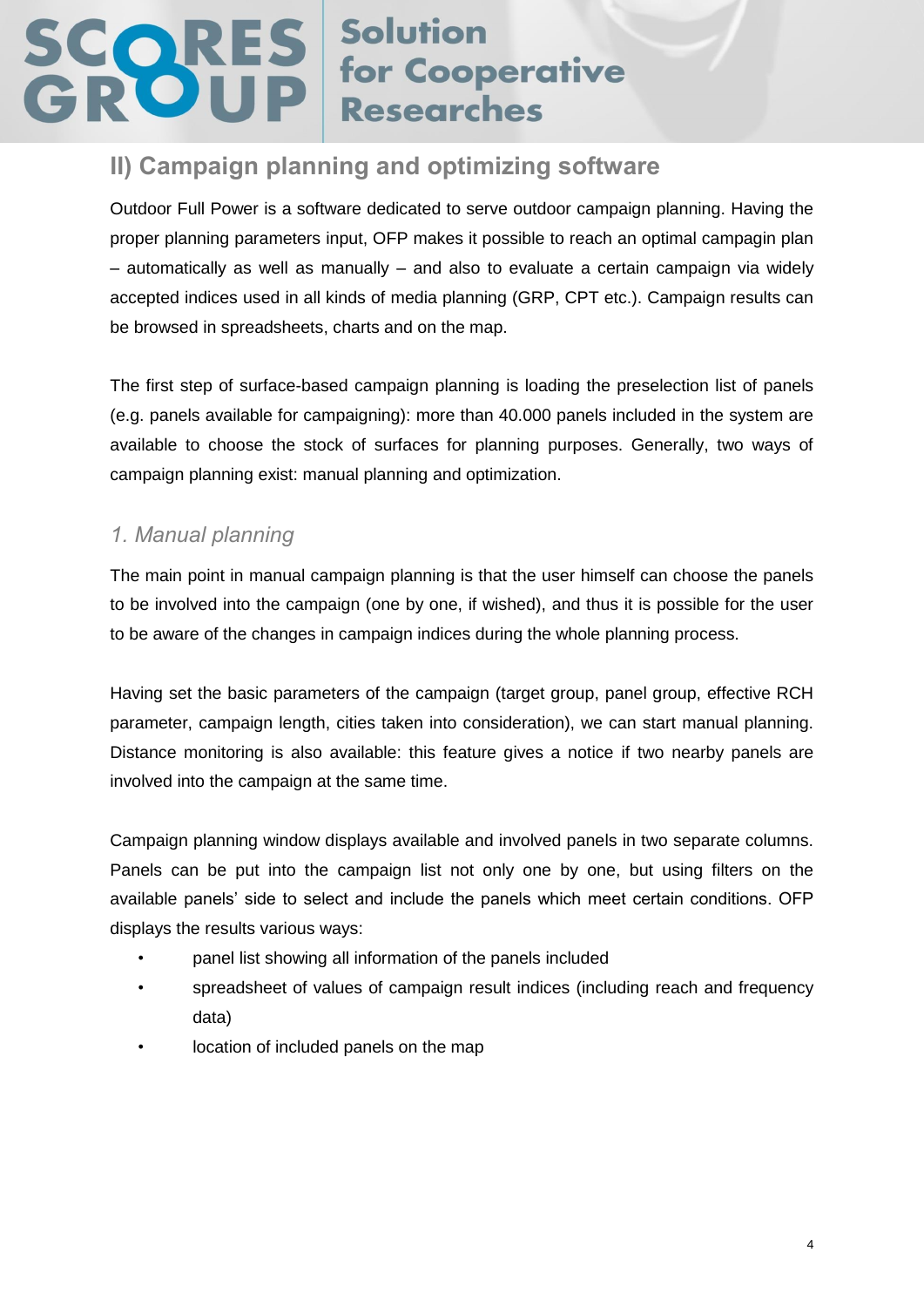#### *2. Optimization*

Using the optimizing feature OFP itself gives a solution for selecting the best campaign panels' list of the panel group taking the input conditions or limits (panel number, budget etc. – multiple conditions are can be applied together) into consideration.

Planning here also starts with the input of the basic parameters of the campaign. Region or local campaigns can be optimized using city conditions. Of countrywide conditions, the user can set one or more limits (e.g. number of panels to be included, budget, number of people to be reached by the campaign), and the software keeps on selecting the panels until the campaign fulfils all determined conditions.

OFP displays the campaign results the same way as in manual planning mode. Above that, the software presents the series of steps how it involved panels into the campaign, and produces graphs of RCH and effective RCH campaign indices together and split by cities.

#### *3. Definitions of indices used in OFP*

**Poster count:** The number of panels in the campaign. **Budget:** Sum budget of the campaign costs.

**GI (Gross Impression):** All contacts generated between all those reached within the target group and all the panels they see.

**ReachN:** Number of reached people in the target group. Those who generated at least 1 contact with at least 1 panel of the campaign.

**Reach%:** Rate of reached people within the target group: ReachN / size of the target group (capita).

**GRP% (Gross Rating Point):** Rate of generated contacts in the target group: GI / size of the target group (capita).

**OTS (Opportunity To See):** Average contact number of one person of the target group: GI / ReachN.

**CPT (Cost Per Thousand):** Cost of reaching 1.000 people: Budget / ReachN × 1000.

**CPP (Cost Per Point):** Cost of reaching 1 GRP point: Budget / GRP%.

**Affinity:** Shows the over- or underrepresentation of the target group within all those people who were reached by the campaign: Reach% (target group) / Reach% (total population).